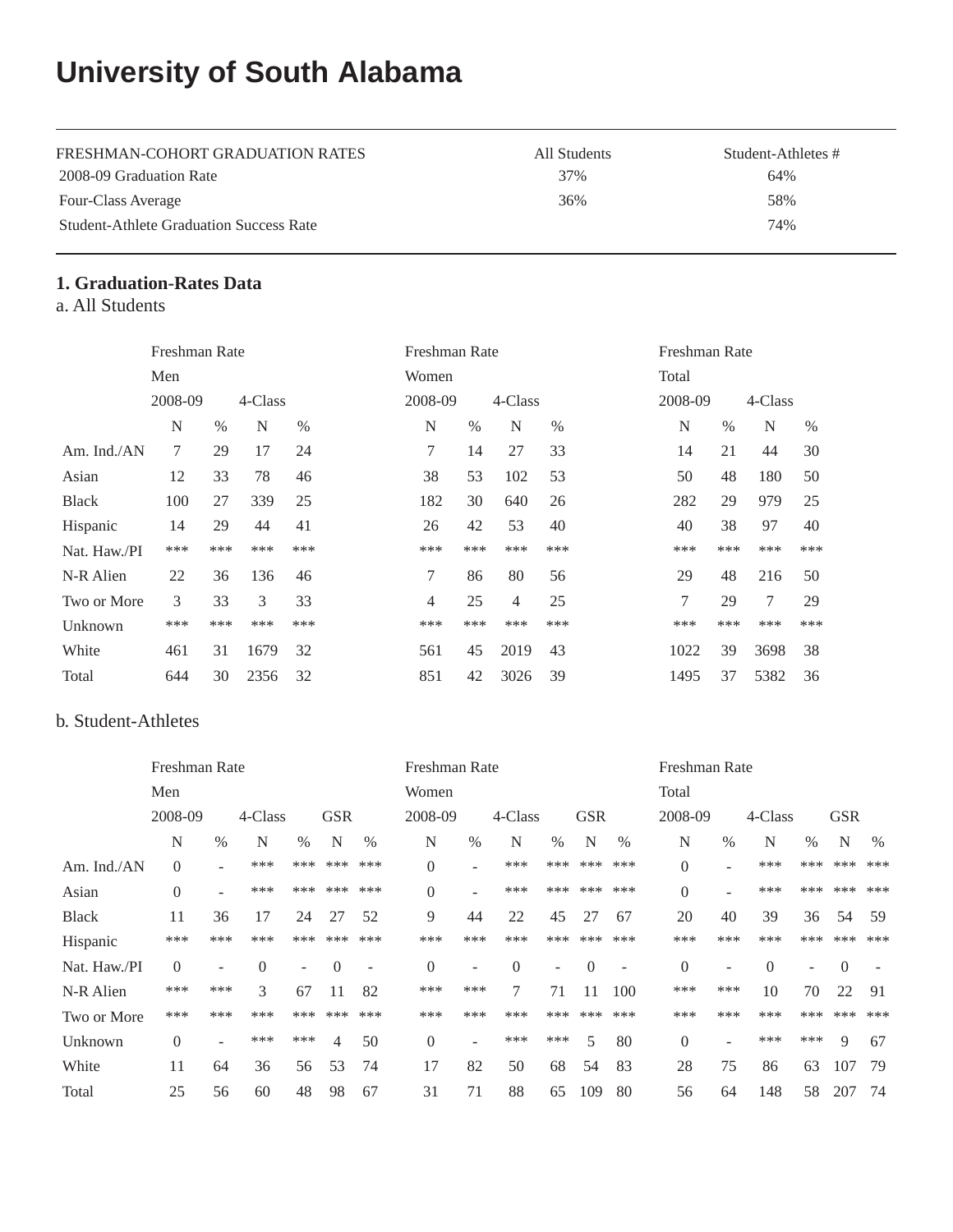# c. Student-Athletes by Sport Category

|              | <b>Baseball</b>           |                          |        |                          |              | <b>Men's Basketball</b>  |                          |                             |              | Men's CC/Track           |                          |                          |
|--------------|---------------------------|--------------------------|--------|--------------------------|--------------|--------------------------|--------------------------|-----------------------------|--------------|--------------------------|--------------------------|--------------------------|
|              | Freshman Rate             |                          |        |                          |              | Freshman Rate            |                          |                             |              | Freshman Rate            |                          |                          |
|              | 2008-09 4-Class GSR       |                          |        |                          |              | 2008-09 4-Class GSR      |                          |                             |              | 2008-09 4-Class GSR      |                          |                          |
| Am. Ind./AN  |                           |                          |        |                          | Am. Ind./AN  | $\overline{a}$           |                          |                             | Am. Ind./AN  | $\overline{a}$           |                          |                          |
| Asian        |                           | ÷.                       | $0-a$  |                          | Asian        | $\bar{a}$                | $\overline{\phantom{a}}$ |                             | Asian        | L,                       |                          |                          |
| <b>Black</b> |                           |                          |        |                          | <b>Black</b> | $33-a$                   | $17-b$                   | $50-b$                      | <b>Black</b> | $50-a$                   | $20-a$                   | $43-b$                   |
| Hispanic     |                           | 100-a 100-a              |        |                          | Hispanic     |                          |                          |                             | Hispanic     | $100-a$                  | $100-a$                  | $100-a$                  |
| Nat. Haw./PI |                           | L                        |        |                          | Nat. Haw./PI |                          |                          |                             | Nat. Haw./PI | L,                       | $\bar{a}$                | $\bar{a}$                |
| N-R Alien    | $100-a$                   | 100-a $100$ -a           |        |                          | N-R Alien    |                          |                          |                             | N-R Alien    |                          | $\overline{\phantom{a}}$ | $33-a$                   |
| Two or More  | $\overline{\phantom{a}}$  |                          |        |                          | Two or More  |                          |                          |                             | Two or More  | L,                       | $\overline{\phantom{a}}$ | $\overline{\phantom{a}}$ |
| Unknown      | $\overline{a}$            |                          |        |                          | Unknown      |                          |                          |                             | Unknown      | L,                       | $\overline{\phantom{a}}$ | $50-a$                   |
| White        | $60-a$                    | $61-d$                   | $73-e$ |                          | White        | $\overline{\phantom{a}}$ | $67-a$                   | $100-a$                     | White        | $67-a$                   | $60-a$                   | $63-b$                   |
| Total        | $67-b$                    | $65-d$                   | $72-e$ |                          | Total        | $33-a$                   | $33-b$                   | $58-c$                      | Total        | $67-b$                   | $45-c$                   | $52-e$                   |
|              | Football                  |                          |        |                          |              | <b>Men's Other</b>       |                          |                             |              |                          |                          |                          |
|              | <b>Freshman Rate</b>      |                          |        |                          |              | Freshman Rate            |                          |                             |              |                          |                          |                          |
|              | 2008-09 4-Class GSR       |                          |        |                          |              | 2008-09 4-Class GSR      |                          |                             |              |                          |                          |                          |
| Am. Ind./AN  |                           |                          |        |                          | Am. Ind./AN  | L,                       |                          |                             |              |                          |                          |                          |
| Asian        |                           |                          |        |                          | Asian        |                          |                          |                             |              |                          |                          |                          |
| <b>Black</b> | $33-b$                    | $33-b$                   | $60-b$ |                          | <b>Black</b> |                          |                          |                             |              |                          |                          |                          |
| Hispanic     |                           |                          |        |                          | Hispanic     |                          |                          |                             |              |                          |                          |                          |
| Nat. Haw./PI |                           |                          |        |                          | Nat. Haw./PI | $\bar{a}$                |                          |                             |              |                          |                          |                          |
| N-R Alien    |                           |                          |        |                          | N-R Alien    | $100-a$                  | $50-a$                   | $100-b$                     |              |                          |                          |                          |
| Two or More  |                           |                          |        |                          | Two or More  | ÷,                       | $\overline{\phantom{a}}$ | $\overline{\phantom{a}}$    |              |                          |                          |                          |
| Unknown      |                           |                          |        |                          | Unknown      | ÷,                       | $50-a$                   | $50-a$                      |              |                          |                          |                          |
| White        | 67-a                      | $67-a$                   | $75-a$ |                          | White        | $\overline{\phantom{a}}$ | $29-b$                   | $83-b$                      |              |                          |                          |                          |
| Total        | $44-b$                    | $44-b$                   | $64-c$ |                          | Total        | $100-a$                  | $36-c$                   | $87-c$                      |              |                          |                          |                          |
|              | <b>Women's Basketball</b> |                          |        |                          |              | <b>Women's CC/Track</b>  |                          |                             |              | <b>Women's Other</b>     |                          |                          |
|              | Freshman Rate             |                          |        |                          |              | Freshman Rate            |                          |                             |              | Freshman Rate            |                          |                          |
|              | 2008-09                   | 4-Class                  |        | <b>GSR</b>               |              | 2008-09                  | 4-Class                  | <b>GSR</b>                  |              | 2008-09 4-Class GSR      |                          |                          |
| Am. Ind./AN  | ÷,                        | $\overline{a}$           |        | $\overline{\phantom{a}}$ | Am. Ind./AN  | $\overline{\phantom{a}}$ | $\overline{a}$           | $\overline{\phantom{a}}$    | Am. Ind./AN  | $\bar{\phantom{a}}$      | 100-a 100-a              |                          |
| Asian        | $\overline{\phantom{0}}$  | $\overline{\phantom{a}}$ |        | $\overline{\phantom{a}}$ | Asian        | $\overline{\phantom{a}}$ | $\overline{\phantom{a}}$ | $\blacksquare$              | Asian        | $\blacksquare$           | 100-a 100-a              |                          |
| <b>Black</b> | $33-a$                    | $50-b$                   |        | $75-c$                   | <b>Black</b> | $33-a$                   | $33-b$                   | $44-b$                      | <b>Black</b> | $67-a$                   | $60-a$                   | $83-b$                   |
| Hispanic     | $100-a$                   | $100-a$                  |        | $100-a$                  | Hispanic     | $0-a$                    | $0-a$                    | $0-a$                       | Hispanic     | $100-a$                  | $100-a$                  | $60-a$                   |
| Nat. Haw./PI | $\overline{\phantom{0}}$  | $\overline{\phantom{0}}$ |        | $\overline{\phantom{a}}$ | Nat. Haw./PI | -                        | $\overline{\phantom{a}}$ | $\mathcal{L}_{\mathcal{A}}$ | Nat. Haw./PI | $\Box$                   | $\overline{\phantom{a}}$ |                          |
| N-R Alien    |                           | $\overline{\phantom{0}}$ |        | $100-a$                  | N-R Alien    |                          | $100-a$                  | $100-a$                     | N-R Alien    | $100-a$                  | $67-b$                   | $100-b$                  |
| Two or More  |                           | $\overline{a}$           |        | $100-a$                  | Two or More  |                          |                          | ÷,                          | Two or More  | $100-a$                  | $100-a$                  | $100-a$                  |
| Unknown      |                           | $\overline{\phantom{0}}$ |        | $\overline{\phantom{a}}$ | Unknown      | $\overline{\phantom{a}}$ | $\overline{\phantom{a}}$ | $\overline{\phantom{a}}$    | Unknown      | $\overline{\phantom{a}}$ | $100-a$                  | $80-a$                   |
| White        | $100-a$                   | $100-a$                  |        | $100-a$                  | White        | $50-b$                   | $56-b$                   | $75-b$                      | White        | $100-b$                  | $69-e$                   | 84-е                     |
| Total        | $60-a$                    | $64-c$                   |        | $82-d$                   | Total        | $40-b$                   | $45-d$                   | $58-d$                      | Total        | $94-d$                   | $72-e$                   | 85-е                     |

Values for N (a. 1-5, b. 6-10, c. 11-15, d. 16-20, e. greater than 20)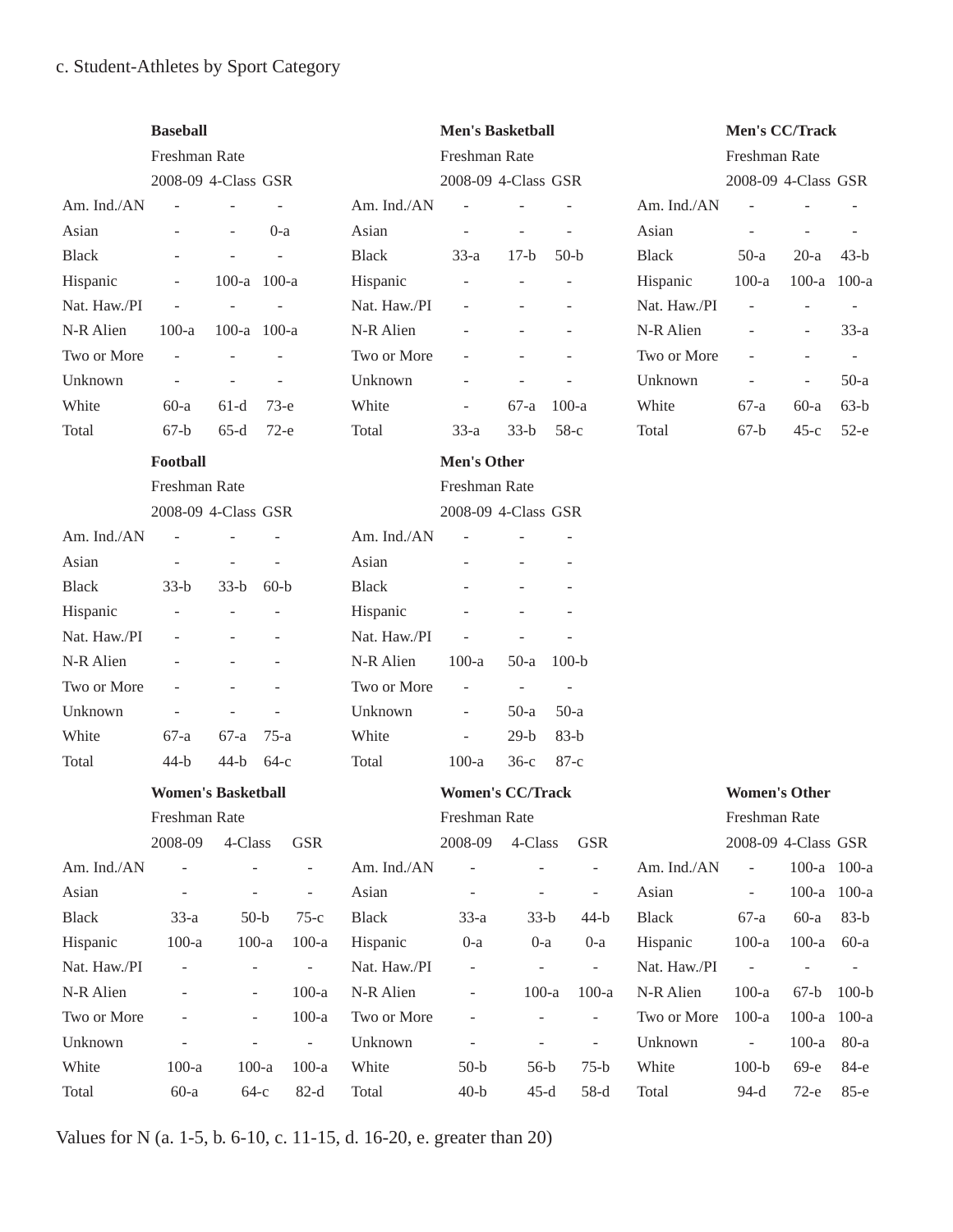# **2. Undergraduate-Enrollment Data (All full-time students enrolled Fall )**

| a. All Students | Men<br>N | Women<br>N | Total<br>N | b. Student-athletes | Men<br>N | Women<br>N     | Total<br>N |
|-----------------|----------|------------|------------|---------------------|----------|----------------|------------|
| Am. Ind./AN     | 22       | 30         | 52         | Am. Ind./AN         |          | $\theta$       |            |
| Asian           | 152      | 152        | 304        | Asian               |          | $\theta$       |            |
| <b>Black</b>    | 886      | 1253       | 2139       | Black               | 67       | 26             | 93         |
| Hispanic        | 105      | 147        | 252        | Hispanic            | 2        | 2              | 4          |
| Nat. Haw./PI    | 4        | 3          | 7          | Nat. Haw./PI        |          | $\overline{0}$ |            |
| N-R Alien       | 333      | 77         | 410        | N-R Alien           | 17       | 21             | 38         |
| Two or More     | 96       | 153        | 249        | Two or More         | 3        | 5              | 8          |
| Unknown         | 66       | 59         | 125        | Unknown             | 2        |                | 3          |
| White           | 2380     | 3145       | 5525       | White               | 59       | 57             | 116        |
| Total           | 4044     | 5019       | 9063       | Total               | 153      | 112            | 265        |

# c. Student-Athletes # By Sports Category

| Men          |                  |          |                |          |          |
|--------------|------------------|----------|----------------|----------|----------|
|              | Basketball       | Baseball | CC/Track       | Football | Other    |
| Am. Ind./AN  | $\boldsymbol{0}$ |          | $\overline{0}$ | $\Omega$ | $\Omega$ |
| Asian        | 0                |          | $\theta$       |          | $\Omega$ |
| Black        | 9                | 0        |                | 54       | $\Omega$ |
| Hispanic     | 0                |          | $\Omega$       | $\Omega$ |          |
| Nat. Haw./PI | 0                |          |                |          |          |
| N-R Alien    |                  |          |                | 0        | 11       |
| Two or More  | $\overline{0}$   |          | $\theta$       |          | $\Omega$ |
| Unknown      | $\overline{0}$   |          |                | 0        |          |
| White        |                  | 21       | 15             | 18       |          |
| Total        | 12               | 26       | 25             | 75       | 15       |

| Women        |            |          |                |
|--------------|------------|----------|----------------|
|              | Basketball | CC/Track | Other          |
| Am. Ind./AN  | 0          | $\theta$ | $\theta$       |
| Asian        | $\theta$   | 0        | $\Omega$       |
| <b>Black</b> | 9          | 9        | 8              |
| Hispanic     | $\Omega$   | $\Omega$ | $\overline{2}$ |
| Nat. Haw./PI | 0          | $\Omega$ | $\overline{0}$ |
| N-R Alien    | $\Omega$   | 5        | 16             |
| Two or More  | 2          | 1        | 2              |
| Unknown      | 0          | $\theta$ | 1              |
| White        | 1          | 17       | 39             |
| Total        | 12         | 32       | 68             |

#Only student-athletes receiving athletics aid are included in this report.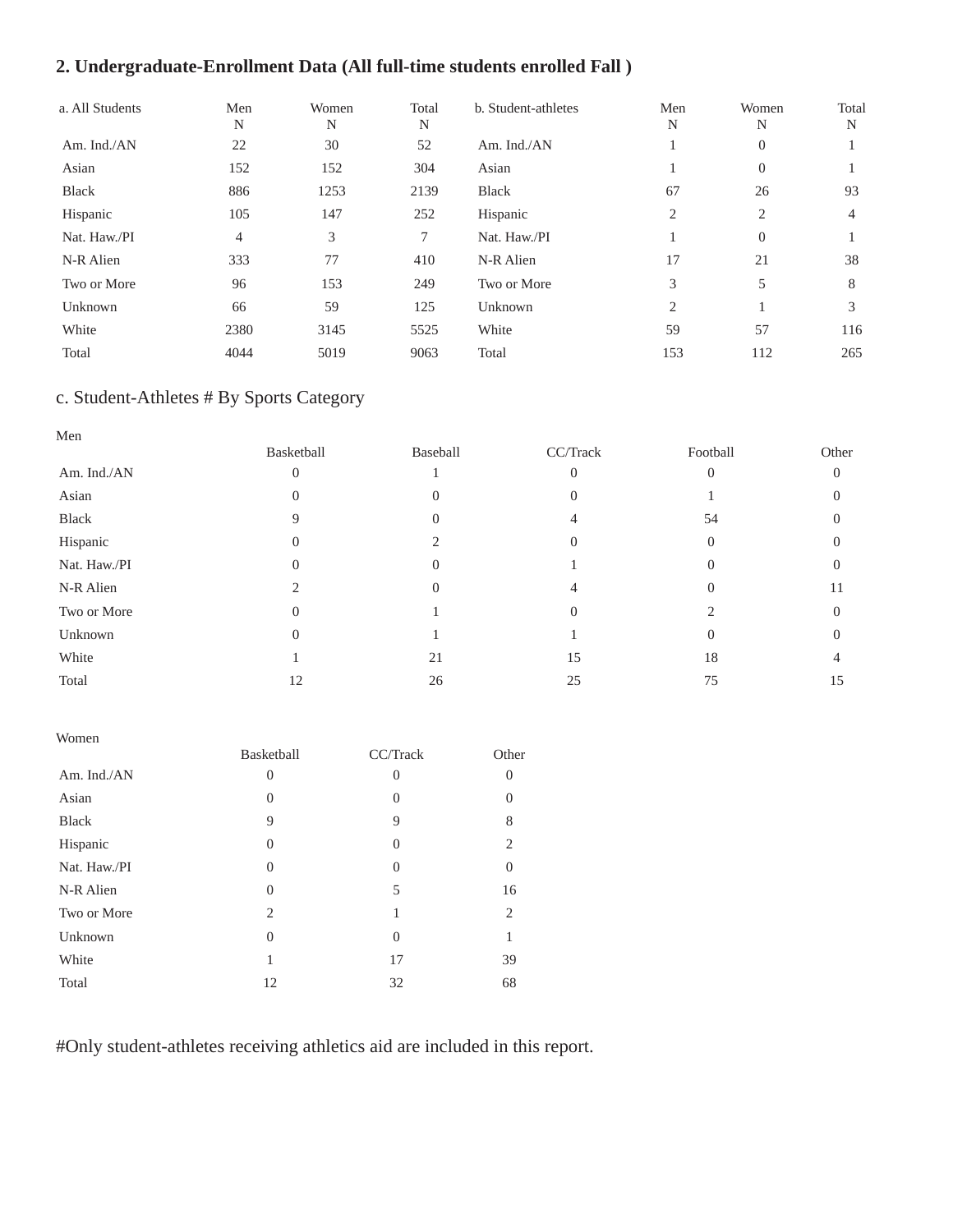### **INFORMATION ABOUT THE GRADUATION RATES REPORT**

#### **Introduction.**

This information sheet and the NCAA Graduation Rates Report have been prepared by the NCAA, based on data provided by the institution in compliance with NCAA Bylaw 18.4.2.2.1 (admissions and graduation-rate disclosure) and the federal Student Right-to-Know and Campus Security Act. The NCAA will distribute this sheet and the report to prospective student-athletes and parents.

The Graduation Rates Report provides information about two groups of students at the college or university identified at the top of the form: (1) all undergraduate students who were enrolled in a full-time program of studies for a baccalaureate degree; and (2) student-athletes who received athletics aid from the college or university for any period of time during their entering year. [Note: Athletics aid is a grant, scholarship, tuition waiver or other assistance from a college or university that is awarded on the basis of a student's athletics ability.]

The report gives graduation information about students and student-athletes entering in 2008. This is the most recent graduating class for which the required six years of information is available. The report provides information about student-athletes who received athletics aid in one or more of eight sports categories: football, men's basketball, baseball, men's track/cross country, men's other sports and mixed sports, women's basketball, women's track/cross country and other women's sports. For each of those sports categories, it includes information in six self-reported racial or ethnic groups: American Indian or Alaska Native, Asian, Black or African-American, Hispanic or Latino, Native Hawaiian or Pacific Islander, nonresident alien, two or more races, White or non-Hispanic and unknown (not included in one of the other eight groups or not available) and the total (all nine groups combined).

A graduation rate (percent) is based on a comparison of the number (N) of students who entered a college or university and the number of those who graduated within six years. For example, if 100 students entered and 60 graduated within six years, the graduation rate is 60 percent. It is important to note that graduation rates are affected by a number of factors: some students may work part-time and need more than six years to graduate, some may leave school for a year or two to work or travel, some may transfer to another college or university or some may be dismissed for academic deficiencies.

Two different measures of graduation rates are presented in this report: (1) freshman-cohort rate; and (2) Graduation Success Rate (GSR). The freshman-cohort rate indicates the percentage of freshmen who entered during a given academic year and graduated within six years. The GSR adds to the first-time freshmen, those students who entered midyear, as well as student-athletes who transferred into an institution and received athletics aid. In addition, the GSR will subtract students from the entering cohort who are considered allowable exclusions (i.e., those who either die or become permanently disabled, those who leave the school to join the armed forces, foreign services or attend a church mission), as well as those who left the institution prior to graduation, had athletics eligibility remaining and would have been academically eligible to compete had they returned to the institution.

#### **Graduation Rates Report.**

1. Graduation Rates Data. The box at the top of the Graduation Rates Report provides freshman-cohort graduation rates for all students and for student-athletes who received athletics aid at this college or university. Additionally, this box provides GSR data for the population of student-athletes. [Note: Pursuant to the Student-Right-to-Know Act, anytime a cell containing cohort numbers includes only one or two students, the data in that cell and one other will be suppressed so that no individual can be identified.]